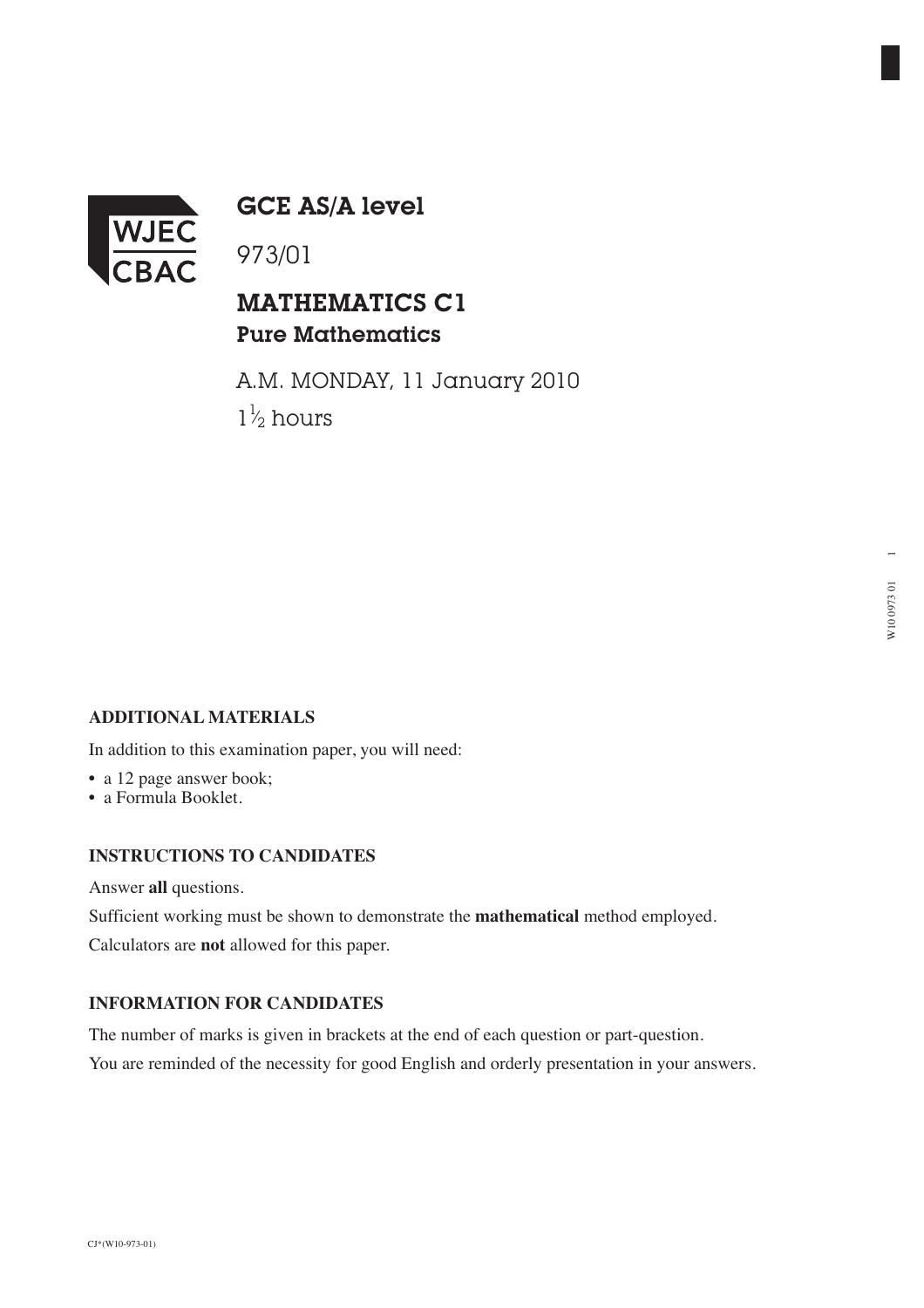- **1.** The points *A*, *B*, *C* have coordinates (–11, 10), (–5, 12), (3, 8) respectively. The line  $L_1$  passes through the point *A* and is **parallel** to *BC*. The line  $L_2$  passes through the point *C* and is **perpendicular** to *BC*.
	- *(a)* Find the gradient of *BC*. [2]
	- *(b)* (i) Show that  $L_1$  has equation

$$
x + 2y - 9 = 0.
$$

- (ii) Find the equation of  $L_2$ . [6]
- *(c)* The lines  $L_1$  and  $L_2$  intersect at the point *D*.
	- (i) Show that *D* has coordinates  $(1, 4)$ .
	- (ii) Find the length of *BD*.
	- (iii) Find the coordinates of the mid-point of *BD*. [6]
- **2.** Simplify

(a) 
$$
\frac{2\sqrt{11}-3}{\sqrt{11}+2}
$$
, [4]

(b) 
$$
\frac{22}{\sqrt{2}} - \sqrt{50} - (\sqrt{2})^5
$$
 (4)

- **3.** The curve *C* has equation  $y = \frac{0}{x^2} + \frac{7x}{4} 2$ . The point *P* has coordinates (2, 3) and lies on *C*. Find the equation of the **normal** to *C* at *P*. [6]  $=\frac{6}{x^2} + \frac{7x}{4} - 2$
- **4.** *(a)* Express  $4x^2 8x + 7$  in the form  $a(x + b)^2 + c$ , where *a*, *b* and *c* are constants whose values are to be found. [3]
	- *(b)* Use your answer to part *(a)* to find the greatest value of

$$
\frac{1}{4x^2 - 8x + 7}
$$
 (2)

**5.** *(a)* Find the range of values of *k* for which the quadratic equation

$$
kx^2 + 3x - 5 = 0
$$

has no real roots. [4]

*(b)* Solve the inequality  $2x^2 - x - 6 > 0$ . [3]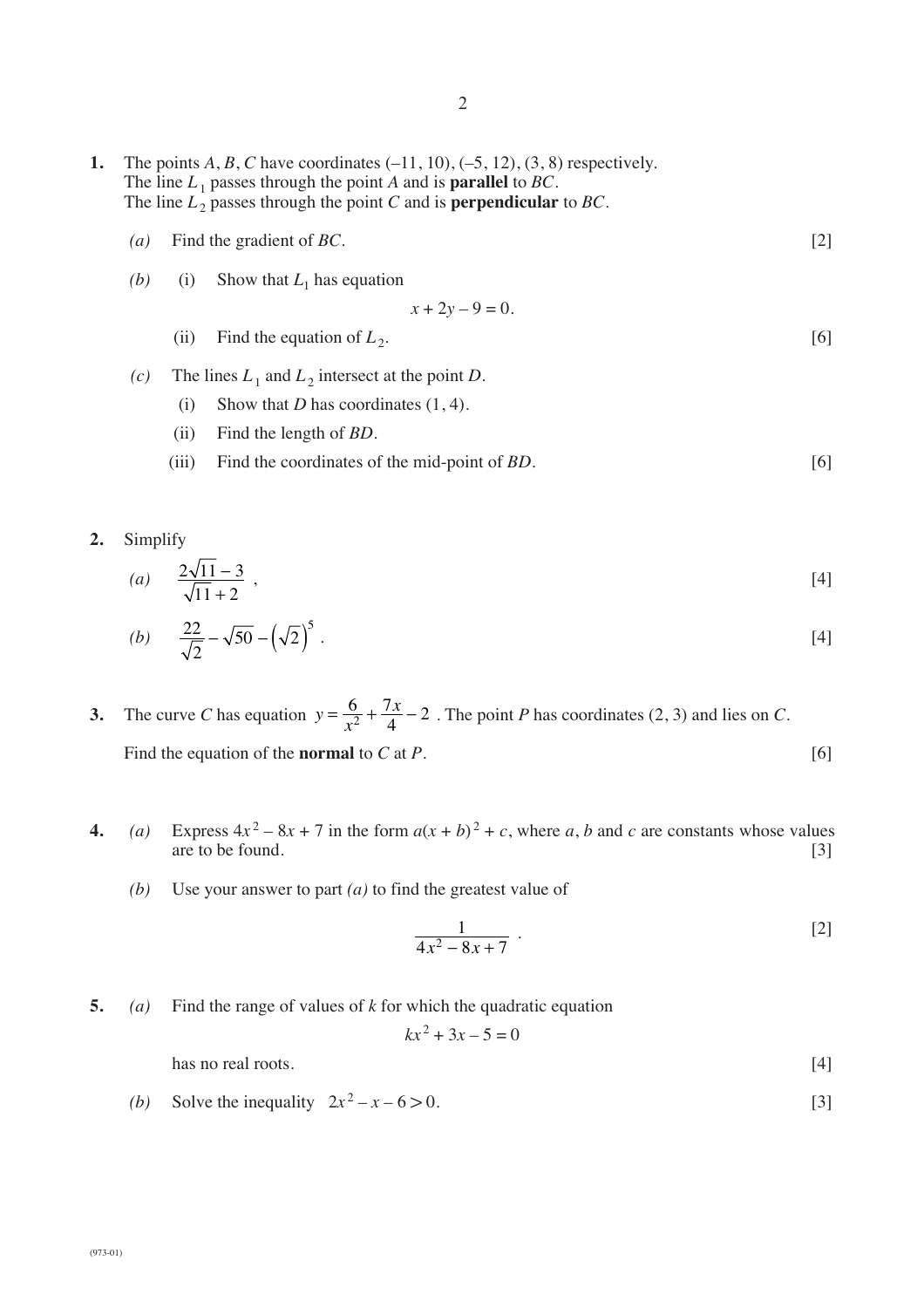3

d

- **7.** In the binomial expansion of  $(a + 3x)^5$ , the coefficient of the term in  $x^2$  is eight times the coefficient of the term in *x*. Find the value of the constant *a*. [4]
- **8.** The polynomial  $f(x)$  is defined by

$$
f(x) = 2x^3 + 11x^2 + 4x - 5.
$$

(a) (i) Evaluate  $f(-2)$ .

(ii) Using your answer to part (i), write down one fact which you can deduce about  $f(x)$ . [2]

*(b)* Solve the equation  $f(x) = 0$ . [6]

# **TURN OVER.**

 $\infty$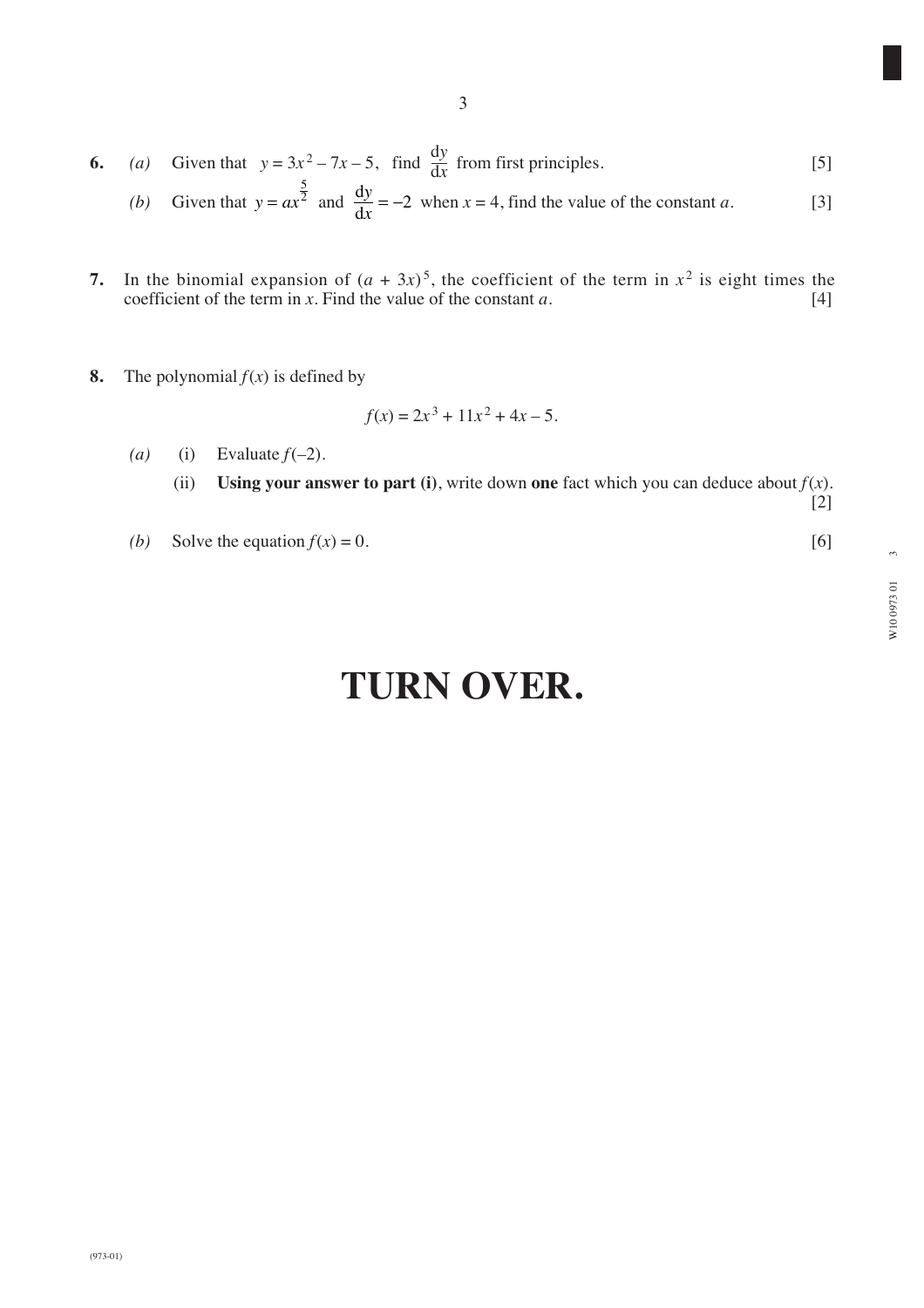**9.** Figure 1 shows a sketch of the graph of  $y = f(x)$ . The graph has a maximum point at (2, 5) and intersects the *x*-axis at the points  $(-2, 0)$  and  $(6, 0)$ .



**Figure 1**

- (*a*) Sketch the graph of  $y = f\left(\frac{x}{2}\right)$ , indicating the coordinates of the stationary point and the coordinates of the points of intersection of the graph with the *x*-axis. [3]
- *(b)* Figure 2 shows a sketch of the graph having **one** of the following equations with an appropriate value of either *p*, *q* or *r*.



**Figure 2**

Write down the equation of the graph sketched in Figure 2, together with the value of the corresponding constant. [2]